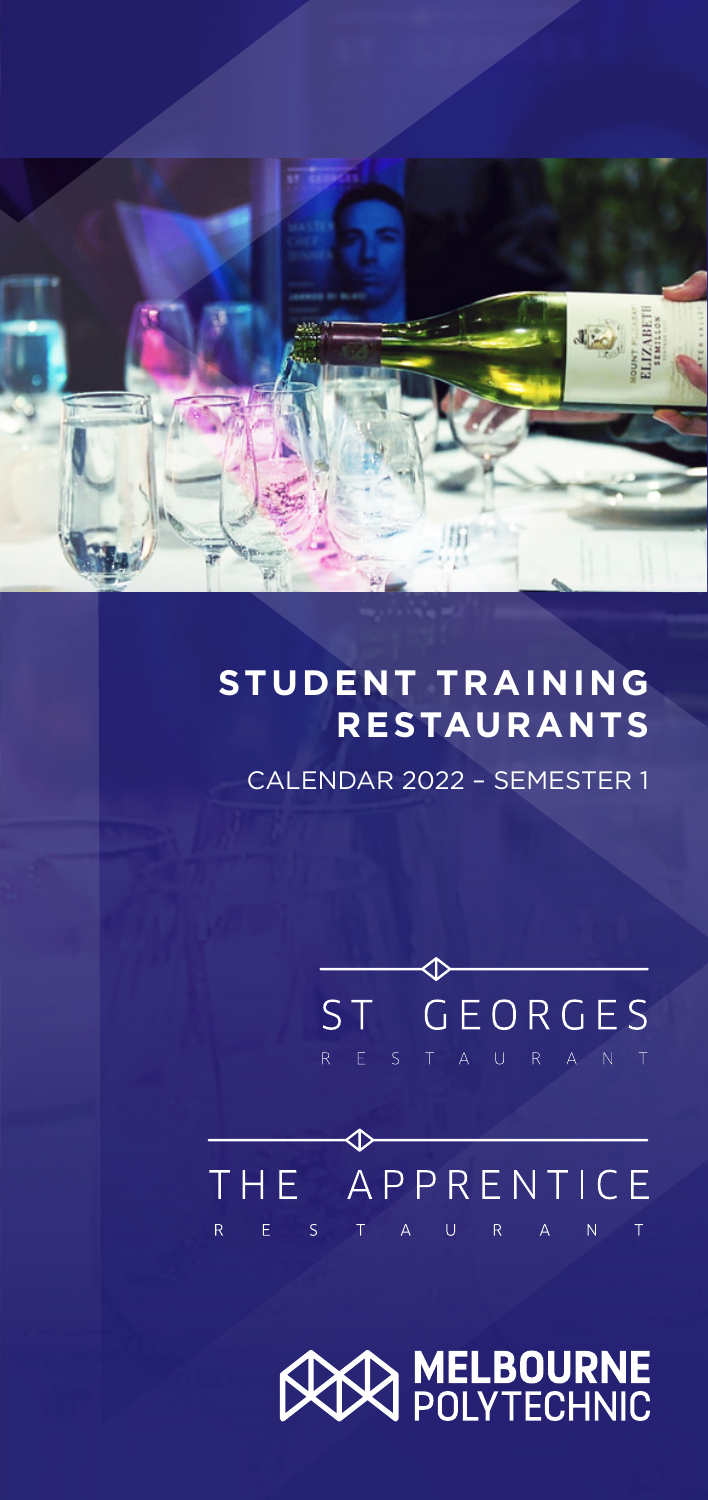Melbourne Polytechnic is a leader in cookery and hospitality training, attracting incredible talent from all over the world. We have two training restaurants in Preston and Prahran where our hospitality and culinary students can refine their craft and show off their skills. We run a range of exclusive events throughout the year, as well as daily set menus and à la carte dining. Come and visit us - our students can't wait to take you on a gastronomic adventure.

## **S T G E O R G E S RESTAURANT**

St Georges offers fantastic dining in an elegant yet relaxed atmosphere. Enjoy our wonderful service while you tantalise your taste buds with everything from old world classics to cutting edge gastronomy. Our affordable menus change seasonally to ensure the freshest produce.

Our fully licensed restaurant boasts a wide collection of local and international beers and wines.

The restaurant caters for up to 100 quests.

Private functions are available on request.

Bookings are essential.

#### **OPENING HOURS:**

- Lunch: Wednesday to Friday, arrival times between 12 – 1.15pm
- Dinner: Wednesday and Thursday, arrival times between 6.30 – 7.45pm

Closed to the public on weekends and during student holidays. Private functions are available during these times.

#### **CONTACT:**

**p:** 03 9269 1577

e: [stgeorges@melbournepolytechnic.edu.au](mailto:stgeorges%40melbournepolytechnic.edu.au?subject=)

[stgeorgesrestaurantMP](https://www.facebook.com/stgeorgesrestaurantMP/)

Melbourne Polytechnic Preston Campus, Building K 77 St Georges Road, Preston 3072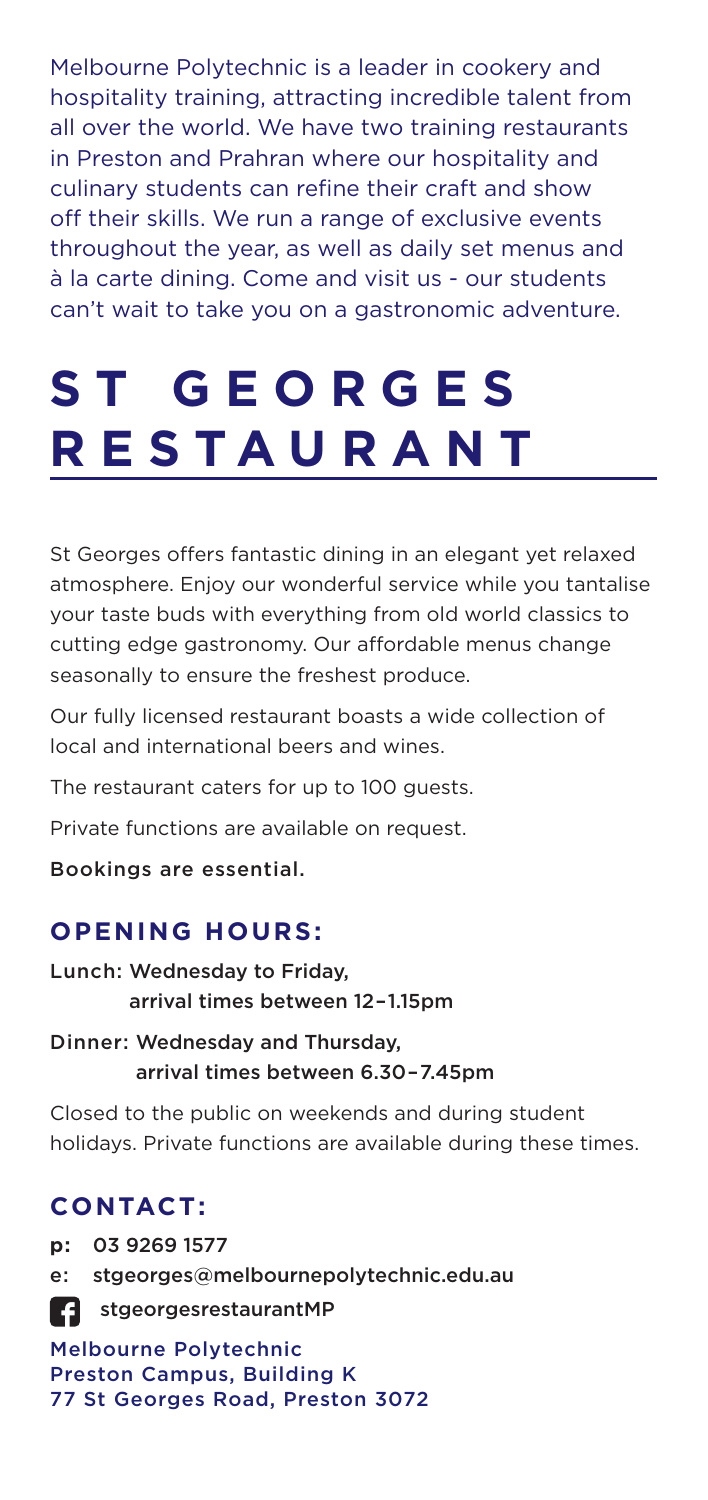## **E V E N T S CALENDAR**

## **HIGH TEAS**

On selected services during each semester, treat yourself to a decadent high tea luncheon and indulge in exquisite savouries and pastries prepared by our talented patisserie students.

Dates: Friday 20 May and 24 June Time: 12 – 12.45pm seating Cost: \$35

### **COCKTAIL NIGHT**

Our Diploma of Hospitality students will tantalise your taste buds with newly created cocktails & mocktails, matched canapés and hors d'oeuvres to the theme provided and prepared by our hospitality students and promise a night of fun and frivolity.

Date: Thursday 2 June Time: 6.00 – 8.30pm Cost: \$35

(Choose 3 of any cocktails available on the night)

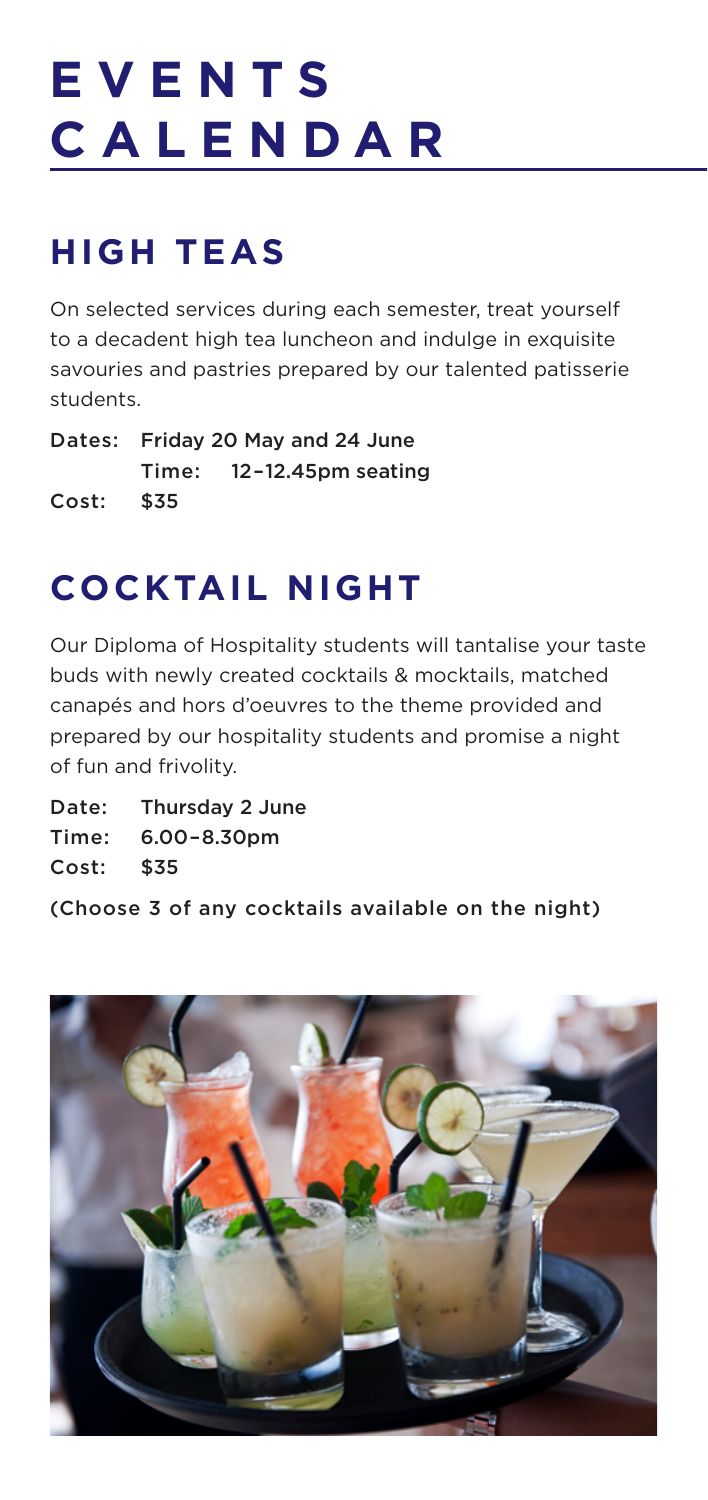#### **WINE APPRECIATION DINNER**

You are invited to an evening of festivity, fun and frolics at St Georges Restaurant. The event has been organised and themed by the Diploma of Hospitality students.

Five handpicked wines from leading wineries matched with a five course dinner. Join our students and wine makers as they discuss the wines chosen to pair against the night's fare.

- Date: Thursday 16 June
- Time: 6.00pm arrival for a 6.30pm start

Cost: \$80

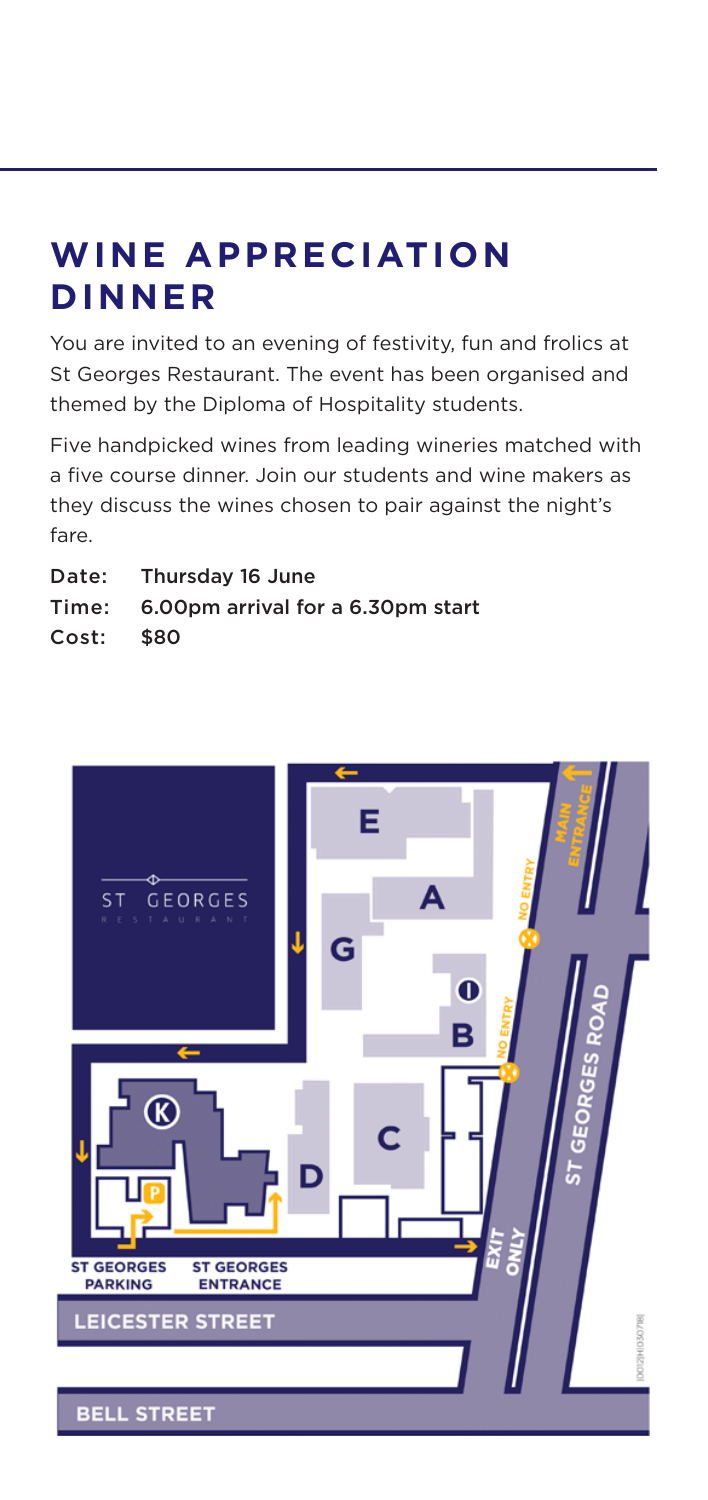## **T H E A P P R E N T I C E R E S TA U R A N T**

The Apprentice Restaurant has undergone a transformation. Visit our dedicated students at our location on High Street, Prahran for a contemporary dining experience. Enjoy a light lunch from our imaginative menu and round it off with a great coffee.

#### No bookings are required.

Private functions for corporate events, parties and weddings are available. Contact us for more information.

#### **OPENING HOURS:**

Monday to Friday, 8am – 2pm

Lunch service 11:30am – 1:30pm

#### **CONTACT:**

**p:** 03 9269 1577

**e:** stgeorges@melbournepolytechnic.edu.au

#### Melbourne Polytechnic Prahran Campus, Building E 144 High St, Prahran 3181